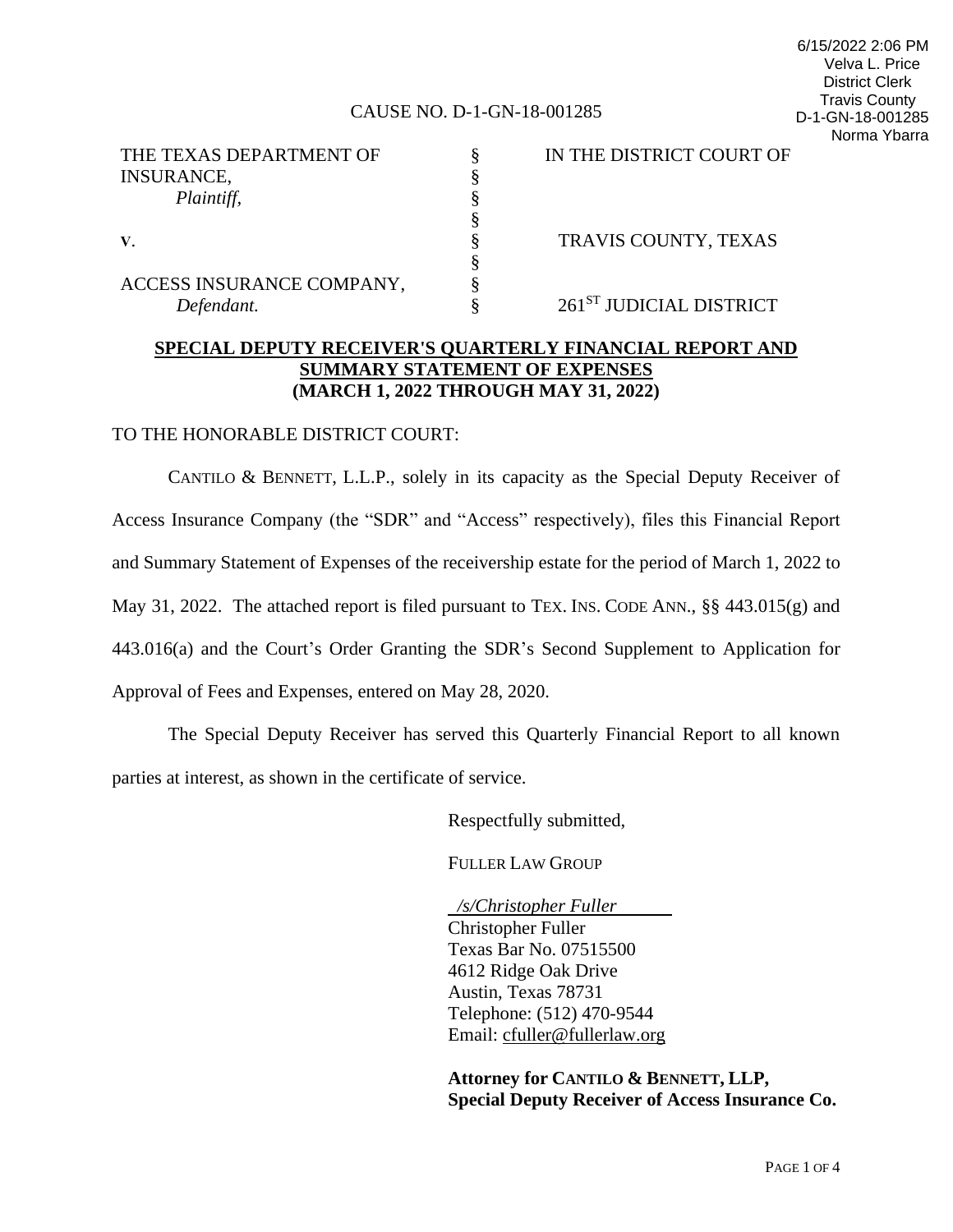## **CERTIFICATE OF SERVICE**

I certify that on June 15, 2022, a true and correct copy of this SPECIAL DEPUTY RECEIVER'S QUARTERLY FINANCIAL REPORT AND SUMMARY STATEMENT OF EXPENSES (MARCH 1, 2022 TO MAY 31, 2022) was served pursuant to the Order of Reference, Texas Rules of Civil Procedure, TEX. INS. CODE ANN. SEC. 443.007(d) and the Court's order on electronic service on the following by email, except as specifically otherwise noted.

*Via Email*: [specialmasterclerk@tdi.texas.gov](mailto:specialmasterclerk@tdi.texas.gov) Special Master's Clerk Rehabilitation & Liquidation Oversight TEXAS DEPARTMENT OF INSURANCE PO Box 149104 Austin, TX 78714-9104

## *Via Email:* [kathy.gartner@tdi.texas.gov](mailto:kathy.gartner@tdi.texas.gov)

Kathy Gartner Rehabilitation & Liquidation Oversight TEXAS DEPARTMENT OF INSURANCE P.O. Box 149104 Austin, TX 78714-9104

#### *Via Email:* [Kimberly.Hammer@tdi.texas.gov](mailto:Kimberly.Hammer@tdi.texas.gov)

Kimberly Hammer General Counsel Division Office of Financial Counsel TEXAS DEPARTMENT OF INSURANCE PO Box 149104 Austin, TX 78714-9104

#### *Via e-Service*: [bburner@mwlaw.com](mailto:bburner@mwlaw.com)

Burnie Burner MITCHELL, WILLIAMS, SELIG, GATES & WOODYARD, PLLC 500 W. 5th Street Suite 1150 Austin, TX 78701 *Counsel for Defendant Access Insurance Company*

## *Via Email:* [MSurguine@azinsurance.gov](mailto:MSurguine@azinsurance.gov)

Michael E. Surguine Executive Director ARIZONA P&C INSURANCE GUARANTY FUND 2910 N. 44<sup>th</sup> Street, Second Floor Phoenix, AZ 85018

*Via e-Service:* [Brian.Riewe@tdi.texas.gov](mailto:Brian.Riewe@tdi.texas.gov) Brian Riewe TEXAS DEPARTMENT OF INSURANCE PO Box 149104 Austin, TX 78714-9104

## *Via Email:* [Vicente.Aguillon@tdi.texas.gov](mailto:Vicente.Aguillon@tdi.texas.gov)

Vicente Aguillon Rehabilitation & Liquidation Oversight TEXAS DEPARTMENT OF INSURANCE PO Box 149104 Austin, TX 78714-9104

### *Via e-Service:* [cynthia.morales@oag.texas.gov](mailto:cynthia.morales@oag.texas.gov)

Cynthia Morales Assistant Attorney General Financial, Litigation Division OFFICE OF THE TEXAS ATTORNEY GENERAL P.O. Box 12548 Austin, TX 78711-2548

#### *Via Email:* [aiga01@bellsouth.net](mailto:aiga01@bellsouth.net)

Andrea Lentine Executive Director ALABAMA INSURANCE GUARANTY ASSOCIATION 2020 Canyon Road, Suite 200 Birmingham, AL 35216

## *Via Email:* [Steve.Uhrynowycz@arkansas.gov](mailto:Steve.Uhrynowycz@arkansas.gov)

Steve Uhrynowycz Administrator ARKANSAS PROPERTY & CASUALTY GUARANTY FUND 1023 W. Capitol Avenue, Suite 2 Little Rock, AR 72201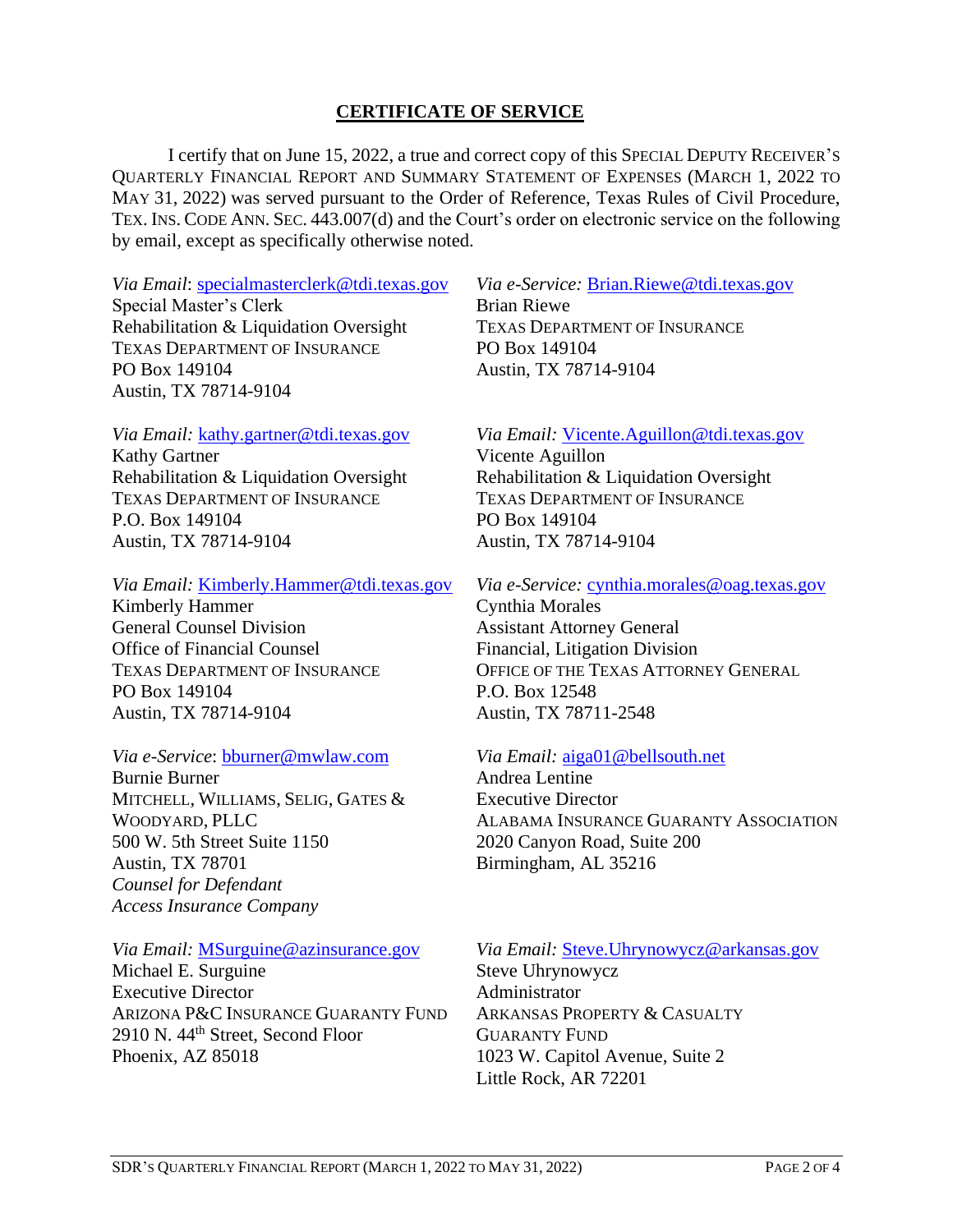## *Via Email:* [RoeberB@caiga.org](mailto:RoeberB@caiga.org)

Brad Roeber Executive Director CALIFORNIA INSURANCE GUARANTEE **ASSOCIATION** PO Box 29066 Glendale, CA 91209-9066

## *Via Email:* [fknighton@gaiga.org](mailto:fknighton@gaiga.org)

Frank Knighton Executive Director GEORGIA INSURERS INSOLVENCY POOL 3700 Crestwood Parkway NW, Suite 400 Duluth, GA 30096

## *Via Email:* [JWells@laiga.org](mailto:JWells@laiga.org)

John Wells Executive Director LOUISIANA INSURANCE GUARANTY **ASSOCIATION** 2142 Quail Run Drive Baton Rouge, LA 70808-4126

## *Via Email*: [arussell@msiga.net](mailto:arussell@msiga.net)

Arthur Russell Executive Director MISSISSIPPI INSURANCE GUARANTY **ASSOCIATION** 713 South Pear Orchard Road, Suite 200 Ridgeland, MS 39157-4823

## *Via Email*: [debbiel@integriongroup.com](mailto:debbiel@integriongroup.com)

Debbie Luera Director of Operations NEW MEXICO INSURANCE GUARANTY ASSOCIATION - Integrion Group, Inc. PO Box 27815 Albuquerque, NM 87125

## *Via Email*: [rbauso@ppciga.org](mailto:sperrone@ppciga.org)

Raymond Bauso, Executive Director PENNSYLVANIA PROPERTY & CASUALTY INSURANCE GUARANTY ASSOCIATION One Penn Center, Suite 1850 1617 John F. Kennedy Boulevard Philadelphia, PA 19103

## *Via Email:* [tstreukens@agfgroup.org](mailto:tstreukens@agfgroup.org)

Tom Streukens Executive Director FLORIDA INSURANCE GUARANTY ASSOCIATION PO Box 15159 Tallahassee, FL 32317

## *Via Email:* [abarbera@quadassoc.org](mailto:abarbera@quadassoc.org)

Amanda Barbera Executive Director INDIANA INSURANCE GUARANTY ASSOCIATION 3502 Woodview Trace, Suite 100 Indianapolis, IN 46268

## *Via Email*: [blaw@gfms.org](mailto:blaw@gfms.org)

Barbara Peterson law President GUARANTY FUND MANAGEMENT SERVICES One Bowdoin Square Boston, MA 02114-2916

## *Via Email:* [BGilbert@niga-pc.org](mailto:BGilbert@niga-pc.org)

Bruce W. Gilbert Executive Director NEVADA INSURANCE GUARANTY ASSOCIATION 3821 West Charleston Boulevard, Suite 100 Las Vegas, NV 89102-1859

## *Via Email:* [JCannon@opciga.org](mailto:JCannon@opciga.org)

Jesica Cannon OKLAHOMA PROPERTY & CASUALTY INSURANCE GUARANTY ASSOCIATION 2601 Northwest Expressway, Suite 330E Oklahoma City, OK 73112

## *Via Email*: [smitty@scwind.com](mailto:smitty@scwind.com)

J. Smith Harrison Executive Director/Secretary SOUTH CAROLINA PROPERTY & CASUALTY INSURANCE GUARANTY ASSOCIATION PO Box 407 Columbia, SC 29202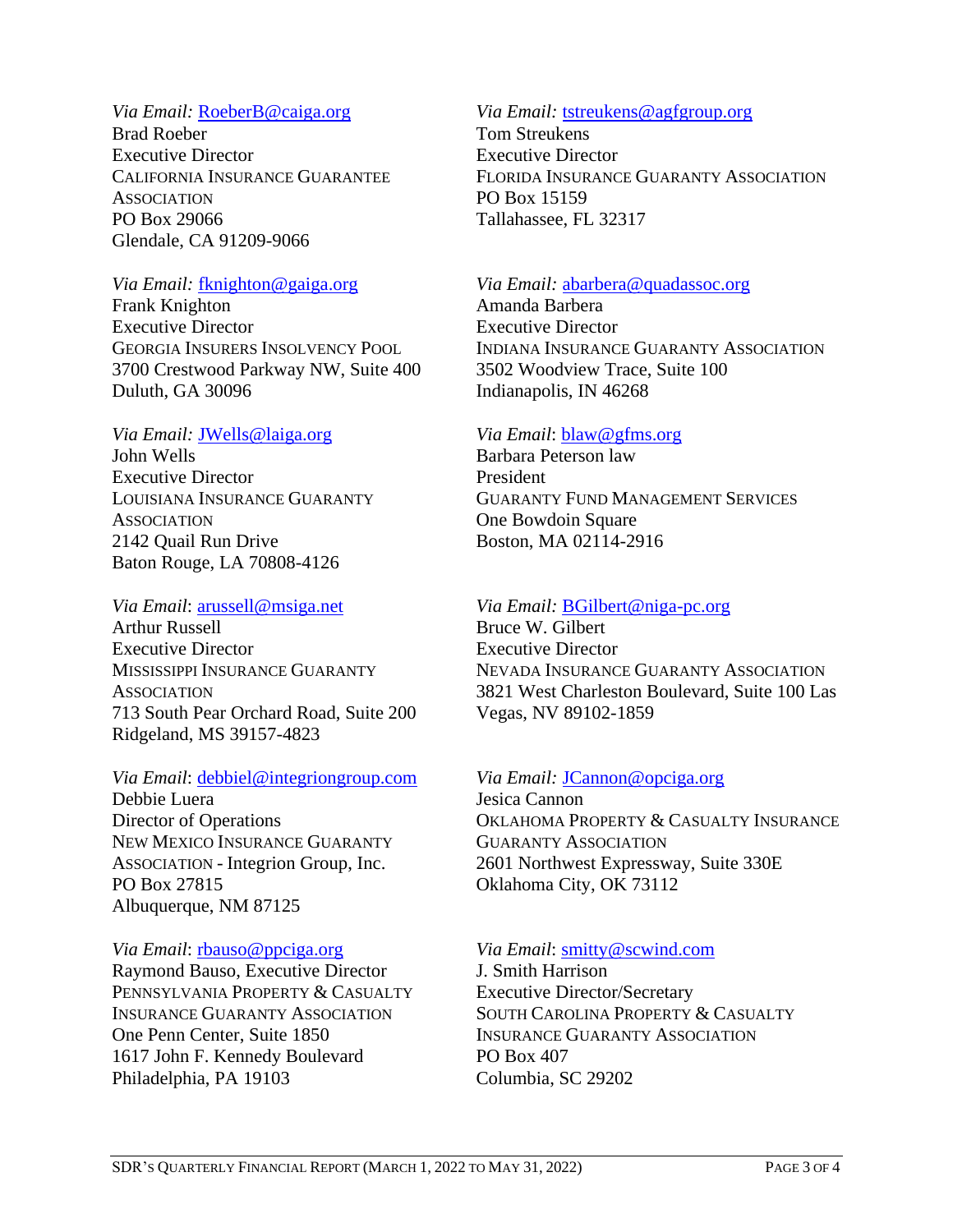#### *Via Email*: [lbrouse@tiga.net](mailto:lbrouse@tiga.net) *Via Email*: [knations@tiga.net](mailto:knations@tiga.net)

Lorrie Brouse, Executive Secretary Kerry Nations, Plan Administrator TENNESSEE INSURANCE GUARANTY **ASSOCIATION** 3100 West End Ave., Suite 670 Nashville, TN 37203-5805

## *Via Email*: [AWalker@tpciga.org](mailto:AWalker@tpciga.org)

*Via Email:* Slang@tpciga.org Amber A. Walker & Sara Lang TEXAS PROPERTY CASUALTY INSURANCE GUARANTY ASSOCIATION (TPCIGA) 9120 Burnet Road Austin, TX 78758

## *Via Email:* [jdamato@tpciga.org](mailto:jdamato@tpciga.org)

John J. D'Amato, CPA, Chief Financial Officer Mike Wallock TEXAS PROPERTY AND CASUALTY INSURANCE GUARANTY ASSOCIATION (TPCIGA) 9120 Burnet Road Austin, TX 78758

## *Via Email*: [Young.Courtney@aaa-calif.com](mailto:Young.Courtney@aaa-calif.com)

Courtney Young Office of the General Counsel AUTOMOBILE CLUB OF SOUTHERN CALIFORNIA AAA TEXAS 3333 Fairview Rd., A-451 Costa Mesa, CA 92626

## *Via Email:* [sternisha.andrew@aaa-texas.com](mailto:sternisha.andrew@aaa-texas.com)

Andrew Sternisha Subrogation Analyst AAA Texas Dallas, Texas

*Via e-Service:* [anthony@icenoglefirm.com](mailto:anthony@icenoglefirm.com) Anthony Icenogle ICENOGLE & BOGGINS, P.L.L.C. 6805 N. Capital of Texas Hwy., Ste 220 Austin, TX 78731 *Attorneys for Allianz Risk Transfer AG (Bermuda Branch)*

## *Via Email*: [mkelly@tpciga.org](mailto:mkelly@tpciga.org)

Marvin Kelly Executive Director TEXAS PROPERTY CASUALTY INSURANCE GUARANTY ASSOCIATION (TPCIGA) 9120 Burnet Road Austin, TX 78758

## *Via Email:* [aevans@tpciga.org](mailto:aevans@tpciga.org)

Annette Evans, CPCU, CLU, ChFC Claims Director TEXAS PROPERTY AND CASUALTY INSURANCE GUARANTY ASSOCIATION (TPCIGA) 9120 Burnet Road Austin, TX 78758

## *Via Email*: [Wallock.Michael@aaa-calif.com](mailto:Wallock.Michael@aaa-calif.com)

Office of the General Counsel AUTOMOBILE CLUB OF SOUTHERN CALIFORNIA 3333 Fairview Rd., A-451 Costa Mesa, CA 92626

# *Via Email*: [Stanley.jason@aaa-texas.com](mailto:Stanley.jason@aaa-texas.com) Jason Stanley Subrogation Claims Team Manager Dallas, TX

*Via First Class Mail* INTERNAL REVENUE SERVICE Special Procedures Branch 300 East 8th Street, Suite 352 Mail Stop 5026AUS Austin, TX 78701

*Via e-Service:* [Elliott.Kroll@arentfox.com](mailto:Elliott.Kroll@arentfox.com) Elliott Kroll ARENT FOX, LLP 1301 Avenue of the Americas, Floor 42 New York, NY 10019 *Attorneys for Allianz Risk Transfer AG (Bermuda Branch)*

*/s/Christopher Fuller* Christopher Fuller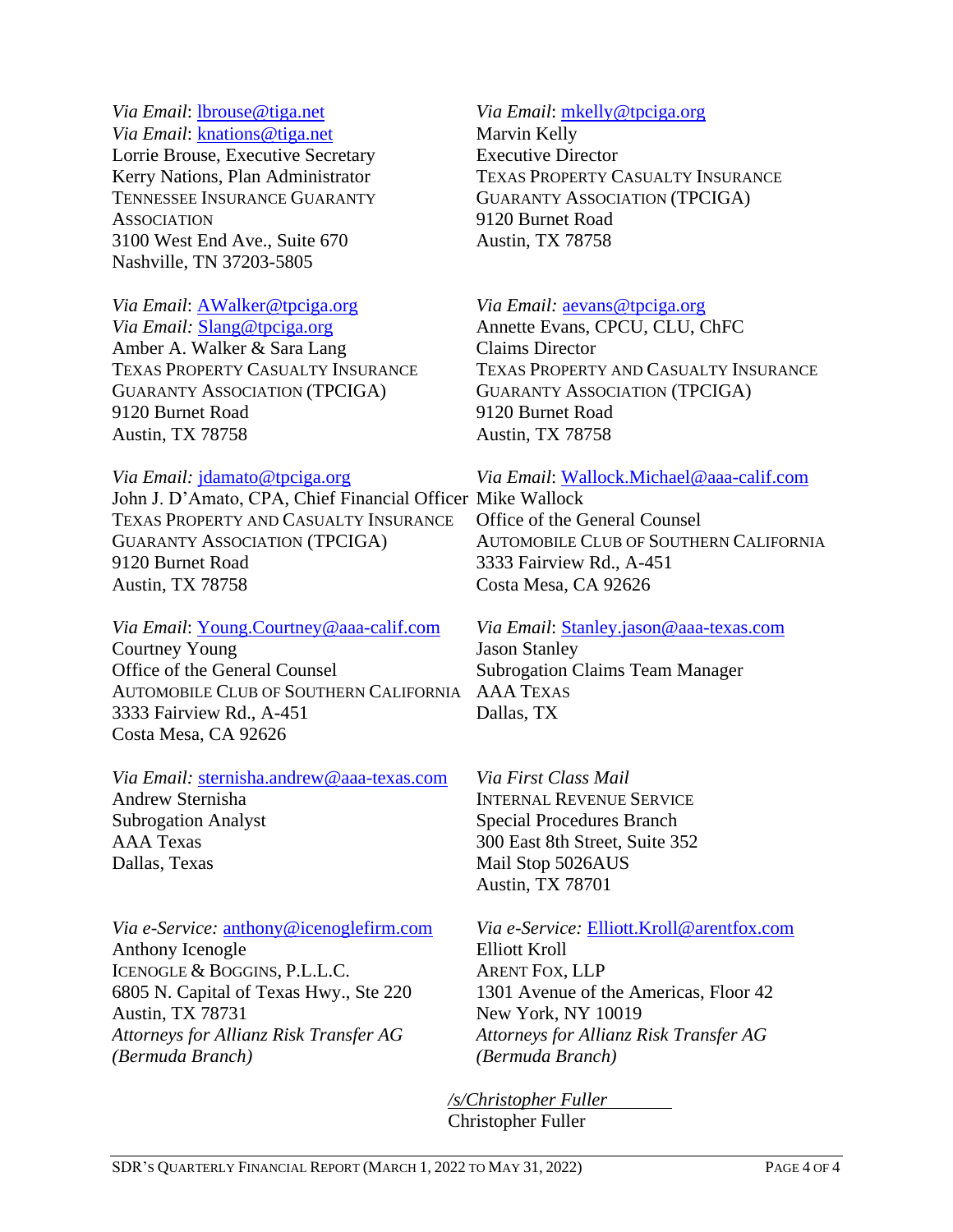### **Access Insurance Co**

#### **Statement of Expenses**

#### **For Period Ending 05/31/22**

|                          |                                                    |                      | Total               | <b>Total</b>      | Total              | Total                |
|--------------------------|----------------------------------------------------|----------------------|---------------------|-------------------|--------------------|----------------------|
| <b>SDR</b>               |                                                    |                      | March               | Apr               | May                | Quarter              |
|                          |                                                    |                      |                     |                   |                    |                      |
|                          | Cantilo & Bennett, LLP<br>Partner/Attorney/        |                      | 34,593.50           | 18,898.50         | 37,216.50          | 90,708.50            |
|                          | Associate                                          |                      | 8,064.00            | 8,064.00          | 15,488.00          | 31,616.00            |
|                          | Receivership Specialist/                           |                      | 65.00               | 0.00              | 5,538.00           | 5,603.00             |
|                          | <b>Expenses</b>                                    |                      | 155.02              | 0.00              | 280.14             | 435.16               |
| <b>Total SDR Billing</b> |                                                    |                      | 42,877.52           | 26,962.50         | 58,522.64          | 128,362.66           |
|                          | <b>SDR Subcontractors - Legal</b>                  |                      |                     |                   |                    |                      |
| <b>Fuller Law Group</b>  |                                                    |                      |                     |                   |                    |                      |
|                          | Attorney                                           |                      | 12,792.00           | 8,840.00          | 8,242.00           | 29,874.00            |
|                          | Expenses                                           |                      | 284.11              | 284.11            | 284.11             | 852.33               |
|                          |                                                    | <b>Total Billing</b> | 13,076.11           | 9,124.11          | 8,526.11           | 30,726.33            |
| Inquest Resources        |                                                    |                      |                     |                   |                    |                      |
|                          | Paralegal                                          |                      | 2,184.00            | 1,536.00          | 1,216.00           | 4,936.00             |
|                          | Receivership Specialist                            |                      | 2,264.00            | 1,960.00          | 328.00             | 4,552.00             |
|                          | Litigation Assistant/Records Mgr                   |                      | 810.00              | 1,180.00          | 795.00             | 2,785.00             |
|                          | <b>Expenses</b>                                    |                      | 59.71               | 83.18             | 40.75              | 183.64               |
|                          |                                                    | <b>Total Billing</b> | 5,317.71            | 4,759.18          | 2,379.75           | 12,456.64            |
|                          | Greg Pierce-Attorney at Law                        |                      |                     |                   |                    |                      |
|                          | Attorney                                           |                      | 7,348.00            | 198.00            | 0.00               | 7,546.00             |
|                          | Expenses                                           |                      | 0.00                | 0.00              | 0.00               | 0.00                 |
|                          |                                                    | <b>Total Billing</b> | 7,348.00            | 198.00            | 0.00               | 7,546.00             |
|                          | <b>Total Legal Subcontractors</b>                  |                      | 25,741.82           | 14,081.29         | 10,905.86          | 50,728.97            |
|                          | <b>SDR Subcontractors - Other</b>                  |                      |                     |                   |                    |                      |
|                          |                                                    |                      |                     |                   |                    |                      |
|                          | Petrosewicz & Company, Inc                         |                      |                     |                   |                    |                      |
|                          | Accountant-Principal/                              |                      | 1,235.00            | 1,197.00          | 1,539.00           | 3,971.00             |
|                          | Accountant                                         |                      | 2,794.00            | 1,958.00          | 1,804.00           | 6,556.00             |
|                          | Accountant                                         |                      | 44.00<br>83.85      | 77.00<br>93.82    | 121.00<br>98.09    | 242.00<br>275.76     |
|                          | Expenses                                           | <b>Total Billing</b> | 4,156.85            | 3,325.82          | 3,562.09           | 11,044.76            |
|                          |                                                    |                      |                     |                   |                    |                      |
| Abaci, Inc.              |                                                    |                      |                     |                   |                    |                      |
|                          | Project Manager<br><b>Technical Analyst</b>        |                      | 180.00<br>1,491.50  | 280.00            | 140.00             | 600.00               |
|                          | Expenses                                           |                      | 0.00                | 275.50<br>0.00    | 551.00<br>0.00     | 2,318.00<br>0.00     |
|                          |                                                    | <b>Total Billing</b> | 1,671.50            | 555.50            | 691.00             | 2,918.00             |
|                          |                                                    |                      |                     |                   |                    |                      |
| <b>EMKAY Associates</b>  |                                                    |                      |                     |                   |                    |                      |
|                          | Claims Manager/                                    |                      | 750.00              | 420.00            | 940.00             | 2,110.00             |
|                          | Claims Representative/                             |                      | 15,678.00           | 16,353.00         | 17,829.00          | 49,860.00            |
|                          | Claims Representative                              |                      | 6,282.00            | 5,292.00          | 6,669.00           | 18,243.00            |
|                          | <b>Claims Representative</b>                       |                      | 3,066.00            | 1,722.00          | 3,234.00           | 8,022.00             |
|                          | Expenses                                           | <b>Total Billing</b> | 415.39<br>26,191.39 | 0.00<br>23,787.00 | 68.17<br>28,740.17 | 483.56<br>78,718.56  |
|                          |                                                    |                      |                     |                   |                    |                      |
|                          | Tharp and Associates-Reinsurance/Litigation Expert |                      |                     |                   |                    |                      |
|                          | Reinsurance Consultant                             |                      | 12,093.75           | 10,687.50         | 8,606.25           | 31,387.50            |
|                          | IT/Data Base Admin                                 |                      | 1,156.25            | 1,480.00          | 2,127.50           | 4,763.75             |
|                          | Expenses                                           |                      | 0.00                | 0.00              | 0.00               | 0.00                 |
|                          | Merlinos & Associates                              |                      | 13,250.00           | 12,167.50         | 10,733.75          | 36,151.25            |
|                          | <b>Consulting Actuary</b>                          |                      | 2,507.50            | 0.00              | 0.00               | 2,507.50             |
|                          | Expenses                                           |                      | 0.00                | 0.00              | 0.00               | 0.00                 |
|                          |                                                    |                      | 2,507.50            | 0.00              | 0.00               | 2,507.50             |
|                          | <b>Total Other SDR Subcontractors</b>              |                      | 47,777.24           | 39,835.82         |                    | 43,727.01 131,340.07 |

**R-559**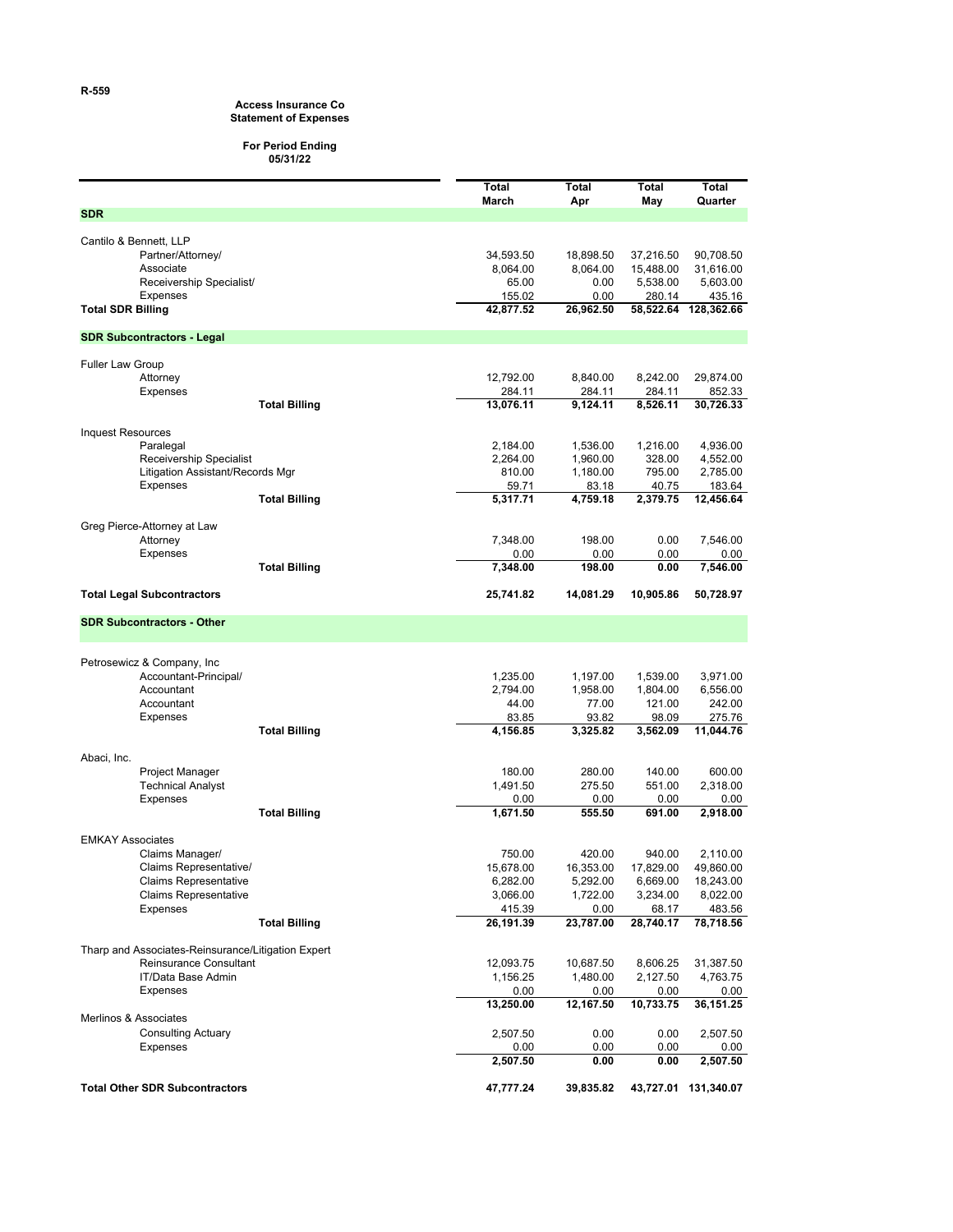#### **Access Insurance Co Statement of Expenses**

#### **For Period Ending 05/31/22**

|                                                              | Total<br>March | Total<br>Apr | <b>Total</b><br>May             | Total<br>Quarter |
|--------------------------------------------------------------|----------------|--------------|---------------------------------|------------------|
| <b>Receivership Service Providers</b>                        |                |              |                                 |                  |
| Cousins Law Firm-Retention of Delaware Counsel               | 552.00         | 1,291.50     | 0.00                            | 1,843.50         |
| Bourland Law Firm Appellate Counsel                          | 1,055.00       | 0.00         | 0.00                            | 1,055.00         |
| US Postal Service Box fees 6 Months                          | 0.00           | 278.00       | 0.00                            | 278.00           |
| SafeSite                                                     | 318.50         | 318.50       | 318.50                          | 955.50           |
| <b>Answer National</b>                                       | 482.00         | 522.53       | 679.26                          | 1,683.79         |
| docuLynx-Document Scanning & Indexing / DRS Imaging Services | 1,016.36       | 1,019.59     | 1,018.64                        | 3,054.59         |
| Cloudnine                                                    | 6,915.76       | 6,915.76     | 6,915.76                        | 20,747.28        |
| Dove Mailing                                                 | 478.70         | 634.70       | 579.60                          | 1,693.00         |
| Network 1 Consulting                                         | 3,613.93       | 3,420.00     | 3,420.00                        | 10,453.93        |
| Vertafore                                                    | 694.49         | 470.46       | 971.47                          | 2,136.42         |
| Derek Massey-Travel Reimbursement for Mail Pick up           | 140.40         | 93.60        | 93.60                           | 327.60           |
| Regions Bank Mgmt Fees                                       | 0.00           | 2,961.29     | 0.00                            | 2,961.29         |
| <b>Operating Account Bank Fees-Frost</b>                     | 0.00           | 45.00        | 15.00                           | 60.00            |
| Truist (formerly SunTrust RH) CD Account fees-4 Accounts     | 354.58         | 334.18       | 334.18                          | 1,022.94         |
| Texas Treasury Unrestricted Account - Management Fees        | 0.00           | 0.00         | 4,250.54                        | 4,250.54         |
| Texas Treasury Restricted Accounts - Management Fees         | 0.00           | 0.00         | 937.56                          | 937.56           |
| <b>Total Other</b>                                           | 15,621.72      | 18,305.11    | 19,534.11                       | 53,460.94        |
| <b>Sub-Total SDR, Subcontractor &amp; Provider Expenses</b>  |                |              |                                 |                  |
| Sub-Total SDR, Subcontractor & Provider Expenses             | 132,018.30     |              | 99,184.72 132,689.62 363,892.64 |                  |
| <b>Liquidation Oversight Allocation</b>                      |                |              |                                 |                  |
| <b>RLO Allocation</b>                                        | 9,508.39       | 7,188.44     | 6,657.01                        | 23,353.84        |
| Special Master's Fees                                        | 0.00           | 0.00         | 549.07                          | 549.07           |
| <b>Total RLO &amp; SM Expense</b>                            | 9,508.39       | 7,188.44     | 7,206.08                        | 23,902.91        |
| <b>Total Expenses</b>                                        | 141,526.69     | 106,373.16   | 139,895.70                      | 387,795.55       |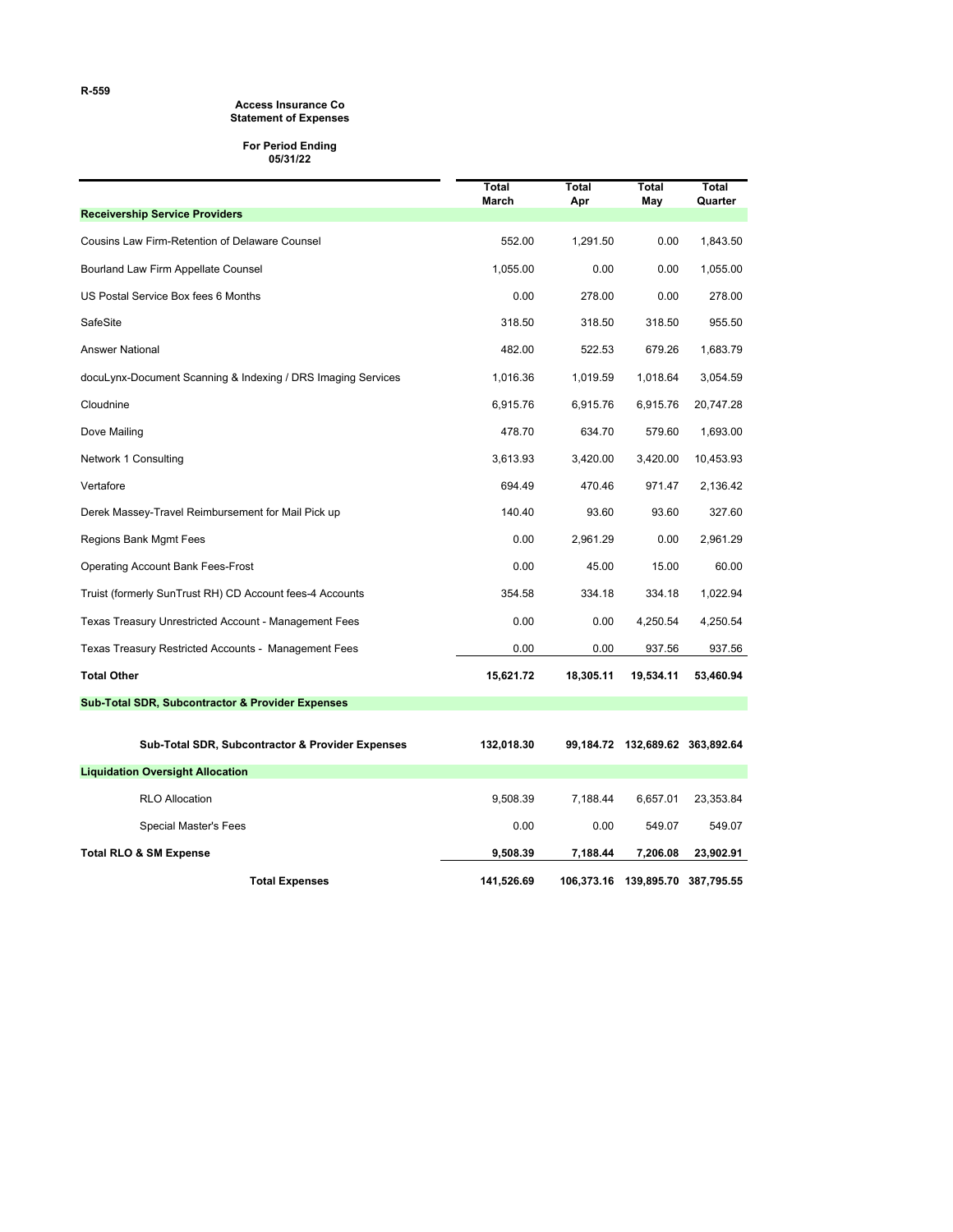#### **R-559 Access Insurance Co Statement of Net Assets**

#### **For the Period Ending 5/31/2022**

**Line 05/31/22**

| Cash                |                                                                       |             |
|---------------------|-----------------------------------------------------------------------|-------------|
|                     | 1 Cash                                                                |             |
|                     | Cash - Unrestricted                                                   | 61,948,115  |
|                     | APF Funds (Loan proceeds)                                             |             |
| <b>Investments</b>  |                                                                       |             |
|                     | 2 Short-Tem Investments                                               | 500,000     |
|                     | 3 Bonds                                                               |             |
|                     | 4 Stocks - Preferred & Common                                         |             |
|                     | 5 Investments in Subsidiaries, Controlled or Affiliated Entities      |             |
|                     | 6 Mortgage Loans                                                      |             |
|                     | 7 Real Estate                                                         |             |
|                     | 8 Policy Loans                                                        |             |
|                     | 9 Other Invested Assets                                               |             |
|                     |                                                                       |             |
|                     |                                                                       |             |
|                     | <b>Restricted Assets</b>                                              |             |
|                     | 10 Statutory Deposits                                                 | 178,638     |
|                     | 11 Funds held by or deposited with Reinsured Companies                |             |
|                     | 12 Restricted - Other                                                 |             |
|                     | Funds Held in Trust for Others-Allianz & Partner Re                   | 9,920,666   |
|                     | Funds Held-Premium Collected on Cancelled Policies                    | 271         |
|                     | <b>Reinsurance Receivable</b>                                         |             |
|                     | 13 Reinsurance Recoverables on Paid Losses & LAE (net of allowance)   | 2,111,879   |
|                     | 14 Reinsurance Recoverables on Unpaid Losses & LAE (net of allowance) | 66,333,480  |
|                     | 15 Reinsurance Recoverables on UEP & Contingent Commissions           |             |
|                     | <b>Other Receivables</b>                                              |             |
|                     | 16 Salvage & Subrogation Recoveries                                   |             |
|                     | 17 Premiums Due from Agents & Policyholders                           |             |
|                     | 18 Receivable from Parents, Subsidiaries & Affiliates                 |             |
|                     | 19 Receivable from Guaranty Associations - Early Access Payments      | 120,005,069 |
|                     | 20 Other Receivables                                                  |             |
|                     | Income and Premium Tax Receivable                                     | 96,451      |
| <b>Other Assets</b> |                                                                       |             |
|                     | <b>21 FF&amp;E</b>                                                    |             |
|                     | 22 Other Assets                                                       |             |
|                     |                                                                       |             |
|                     | <b>Total Assets</b>                                                   | 261,094,569 |

**NOTES**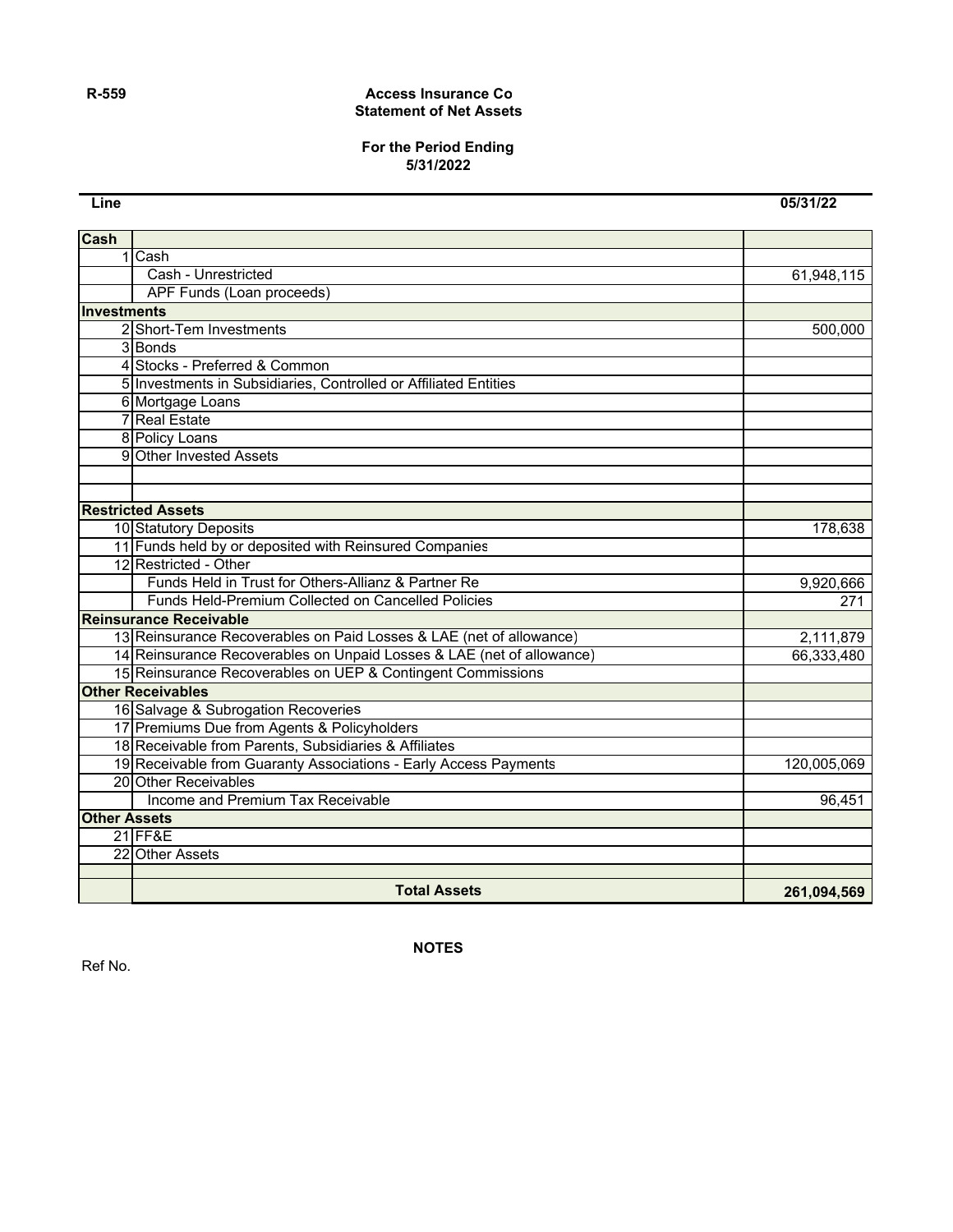#### **R-559 Access Insurance Co Changes in Net Assets for the Quarter Ending**

#### **05/31/22**

| Line                |                                                                                                      | 02/28/22    | 05/31/22    | Change         |
|---------------------|------------------------------------------------------------------------------------------------------|-------------|-------------|----------------|
| <b>Cash</b>         |                                                                                                      |             |             |                |
|                     | 1 Cash                                                                                               |             |             |                |
|                     | Cash - Unrestricted                                                                                  | 52,377,450  | 61,948,115  | 9,570,665      |
|                     | APF Funds (Loan proceeds)                                                                            | 0           | $\Omega$    | $\Omega$       |
| Investments         |                                                                                                      |             |             |                |
|                     | 2 Short-Tem Investments                                                                              | 1,000,000   | 500,000     | (500,000)      |
|                     | 3 Bonds                                                                                              | 0           | 0           | 0              |
|                     | 4 Stocks - Preferred & Common                                                                        | 0           | 0           | 0              |
|                     | 5 Investments in Subsidiaries, Controlled or Affiliated Entities                                     | 0           | 0           | 0              |
|                     | 6 Mortgage Loans                                                                                     | 0           | $\Omega$    | $\mathbf 0$    |
|                     | <b>7</b> Real Estate                                                                                 | $\Omega$    | $\Omega$    | $\overline{0}$ |
|                     | 8 Policy Loans                                                                                       | $\Omega$    | $\Omega$    | $\overline{0}$ |
|                     | 9 Other Invested Assets                                                                              | 0           | 0           | $\overline{0}$ |
|                     | Detail Item if any                                                                                   | 0           | 0           | $\pmb{0}$      |
|                     | Detail Item if any                                                                                   | $\Omega$    | 0           | $\mathbf 0$    |
|                     | <b>Restricted Assets</b>                                                                             |             |             |                |
|                     | 10 Statutory Deposits                                                                                | 178,638     | 178,638     | 0              |
|                     | 11 Funds held by or deposited with Reinsured Companies                                               | 0           | $\Omega$    | $\overline{0}$ |
|                     | 12 Restricted - Other                                                                                | $\Omega$    | $\Omega$    | 0              |
|                     | Collateral Assignment - Suntrust Bank Certificate of Deposit                                         | 0           | 0           | $\mathbf 0$    |
|                     | Funds Held in Trust for Others-Allianz & Partner Re                                                  | 10,053,439  | 9,920,666   | (132, 773)     |
|                     | Premiums Paid-Held for Others                                                                        | 271         | 271         | 0              |
|                     | <b>Reinsurance Receivable</b>                                                                        |             |             |                |
|                     |                                                                                                      |             |             |                |
|                     | 13 Reinsurance Recoverables on Paid Losses & LAE (net of allowance)                                  | 2,098,538   | 2,111,879   | 13,341         |
|                     | Reinsurance Recoverables on Unpaid Losses & LAE (net of                                              |             |             |                |
|                     | 14 allowance)                                                                                        | 67,507,900  | 66,333,480  | (1, 174, 420)  |
|                     | 15 Reinsurance Recoverables on UEP & Contingent Commissions                                          | 0           | 0           | 0              |
|                     | <b>Other Receivables</b>                                                                             | 0           | 0           | 0              |
|                     | 16 Salvage & Subrogation Recoveries                                                                  | 0           | $\Omega$    | $\overline{0}$ |
|                     | 17 Premiums Due from Agents & Policyholders<br>18 Receivable from Parents, Subsidiaries & Affiliates | $\Omega$    | $\Omega$    | $\overline{0}$ |
|                     |                                                                                                      | $\Omega$    | $\Omega$    | 0              |
|                     | 19 Receivable from Guaranty Associations - Early Access Payments                                     | 120,005,069 | 120,005,069 | 0              |
|                     | 20 Other Receivables                                                                                 | 0           | 0           | 0              |
|                     | Income and Premium Tax Receivable                                                                    | 96,451      | 96,451      | 0              |
| <b>Other Assets</b> |                                                                                                      |             |             |                |
|                     | 21 FF&E                                                                                              | 0           | $\mathbf 0$ | $\pmb{0}$      |
|                     | 22 Other Assets                                                                                      | $\Omega$    | $\Omega$    | $\Omega$       |
|                     | <b>Total Assets</b>                                                                                  | 253,317,756 | 261,094,569 | 7,776,813      |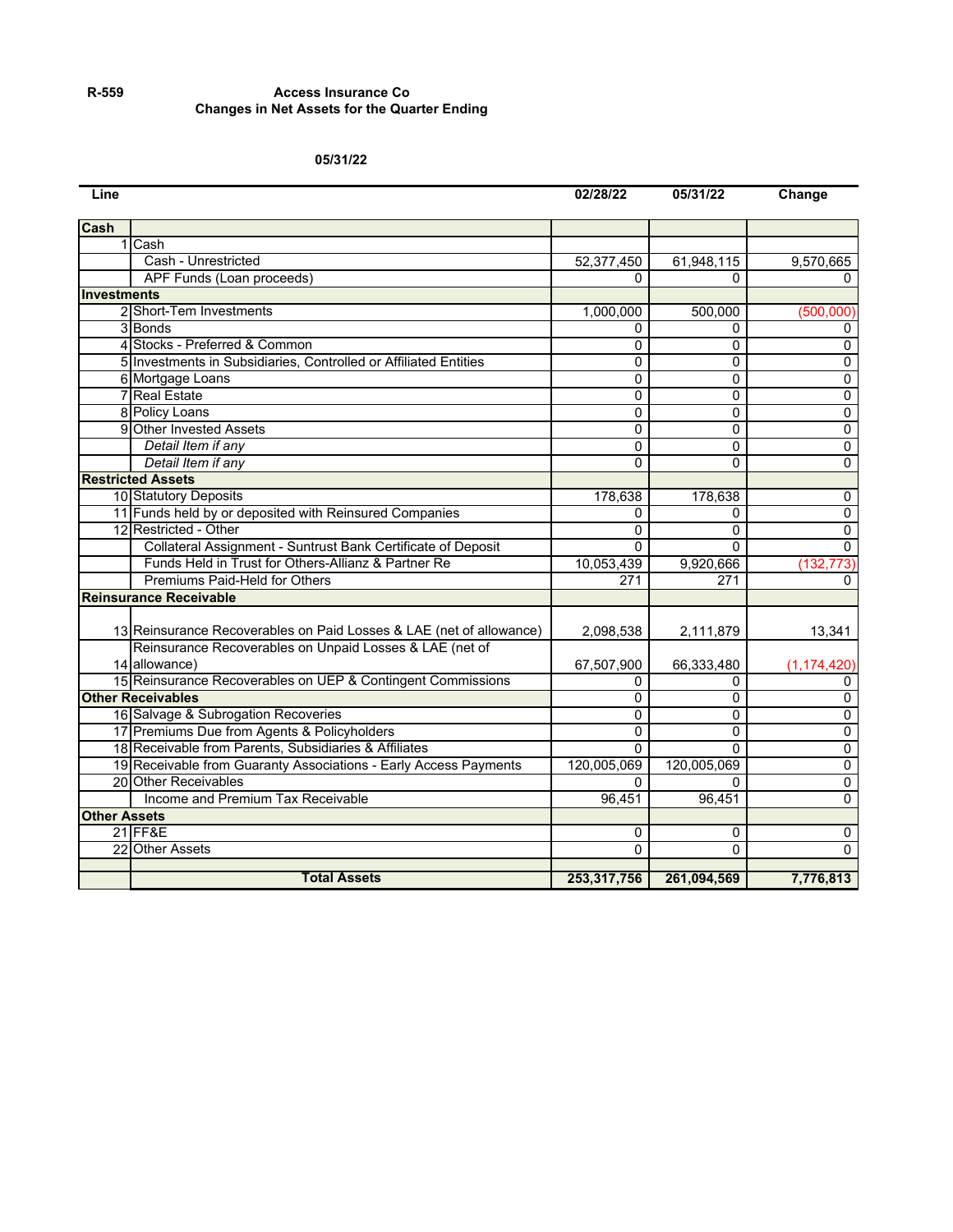## **R-559 Access Insurance Co Statement of Net Liabilities**

### **For Period Ending 05/31/22**

**Line 05/31/22**

| 1 Secured Claims                                                         |                 |
|--------------------------------------------------------------------------|-----------------|
| 2 APF Loan                                                               |                 |
| 3 Special Deposit Claims                                                 |                 |
| <b>Administrative Claims - Class 1</b>                                   |                 |
| 4 Administrative Claims - State/Receiver                                 |                 |
| Special Deputy Receiver, Subcontractors Fees & Expenses                  | 103,659         |
| <b>Liquidation Oversight</b>                                             | 7,206           |
| <b>Special Master's Fees</b>                                             | 549             |
| 5 Administrative Claims - Guaranty Assns                                 |                 |
| Administrative Expense Paid                                              | 26,995,580      |
| <b>Administrative Expense Reserves</b>                                   |                 |
| <b>6 LAE - Guaranty Assns</b>                                            |                 |
| <b>LAE Paid</b>                                                          | 16,880,137      |
| <b>LAE Reserves</b>                                                      | 1,791,533       |
| <b>Policy Claims - Class 2</b>                                           |                 |
| 7 Loss Claims - Guaranty Assns                                           |                 |
| Loss Claims Paid                                                         | 71,722,094      |
| <b>Loss Claims Reserves</b>                                              | 3,718,231       |
| 8 Loss Claims - Other                                                    |                 |
| <b>Other Loss Claims Paid</b>                                            |                 |
| <b>Other Loss Claims Reserves</b>                                        | 156,028,449     |
| 9LAE - Other                                                             |                 |
| 10 Unearned & Advance Premium Claims - GA                                | 19,654,499      |
| 11 Unearned & Advance Premium Claims - Other                             | 1,844,786       |
| <b>Other Liabilities</b>                                                 |                 |
| 12 Class 3 Claims                                                        |                 |
| 13 Class 4 Claims                                                        |                 |
| 14 Class 5 General Unsecured Creditor Claims                             | 31,638,045      |
| 15 Class 5 Reinsurance Related Unsecured Claims                          | $\mathbf{0}$    |
| 16 Class 6 Claims                                                        | 67,449          |
| 17 Class 7 Claims                                                        |                 |
| 18 Class 8 Claims                                                        |                 |
| 19 Class 9 Claims                                                        |                 |
| 20 Class 10 Interest                                                     |                 |
| 21 Class 11 Claims                                                       |                 |
| 22 Other Liabilities                                                     |                 |
| Funds Held in Trust for Others-Allianz & Partner Re                      | 9,920,667       |
| Funds Held-Premium Collected on Cancelled Policies                       | 271             |
| Non Filed POCs for pre Receivership Liabilities                          | 144,420,639     |
| <b>Total Liabilities</b>                                                 | 484,793,793     |
|                                                                          |                 |
| 23 Total Equity/(Deficit) Excess (Deficiency) of Assets over Liabilities | (223, 699, 224) |
|                                                                          |                 |
| <b>Total Liabilities &amp; Equity</b>                                    | 261,094,569     |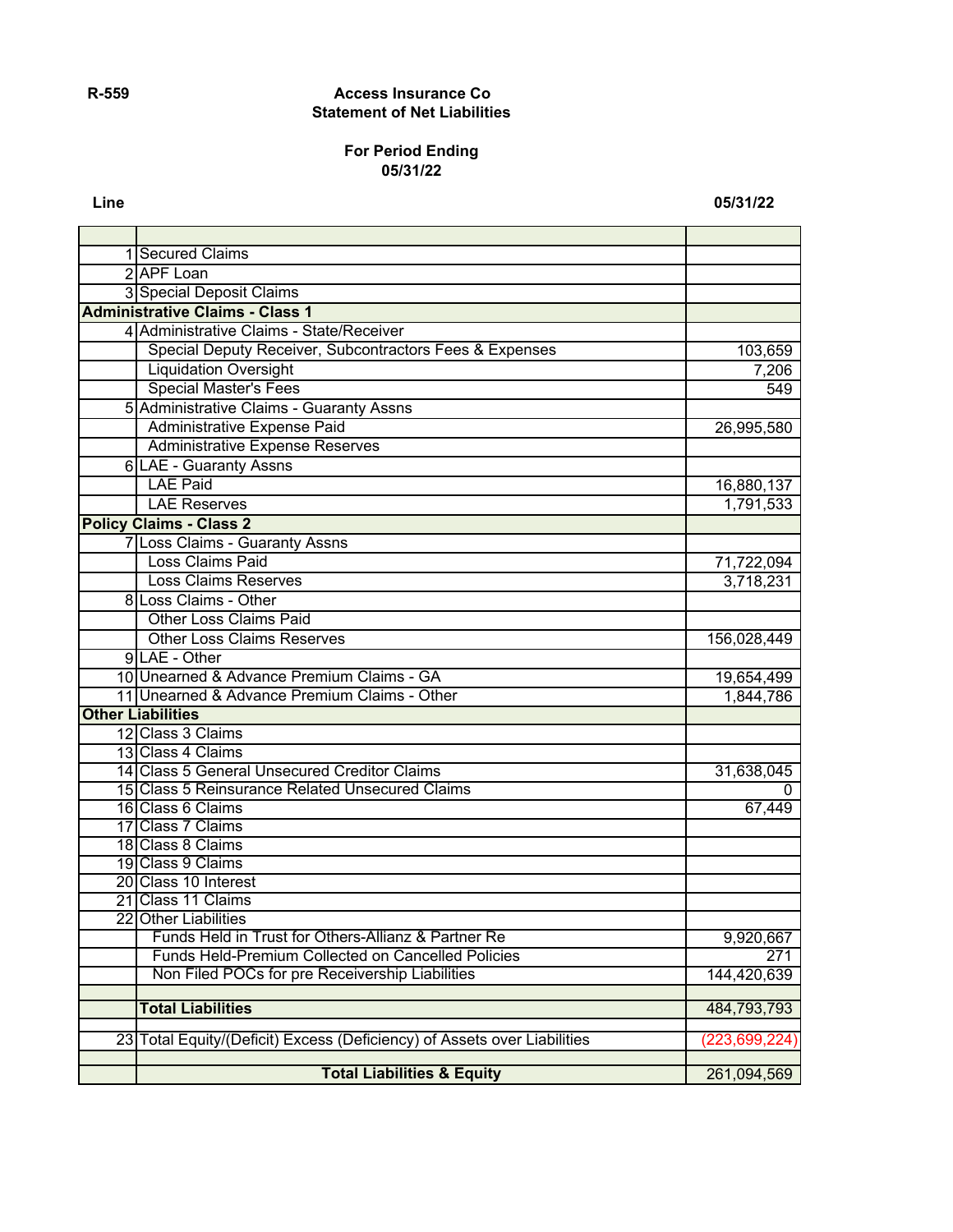### **R-559 Access Insurance Co Statement of Net Liabilities**

## **For Period Ending 05/31/22**

### **NOTES**

Ref. No.

- 8 Included in this amount are approved class 2 claims totaling \$50,457. The balance of the liability is based on the September 30, 2021 Merlinos & Associates, Inc Loss and Loss Expense Report with adjustments for amounts obtained by the various state guaranty associations.
- 22 Non Filed POCs for Pre Receivership Liabilities

| Ceded Reinsurance Premium Payable | 117,456,621 |
|-----------------------------------|-------------|
| <b>Provision for Reinsurance</b>  | 10,955,670  |
| <b>Commissions Payable</b>        | 9,889,444   |
| Taxes, Licenses, Fees             | 4.627.439   |
| <b>Other Liabilities</b>          | 664.019     |
| <b>Taxing Authorities</b>         | 827.446     |
| l otals                           | 144,420,639 |
|                                   |             |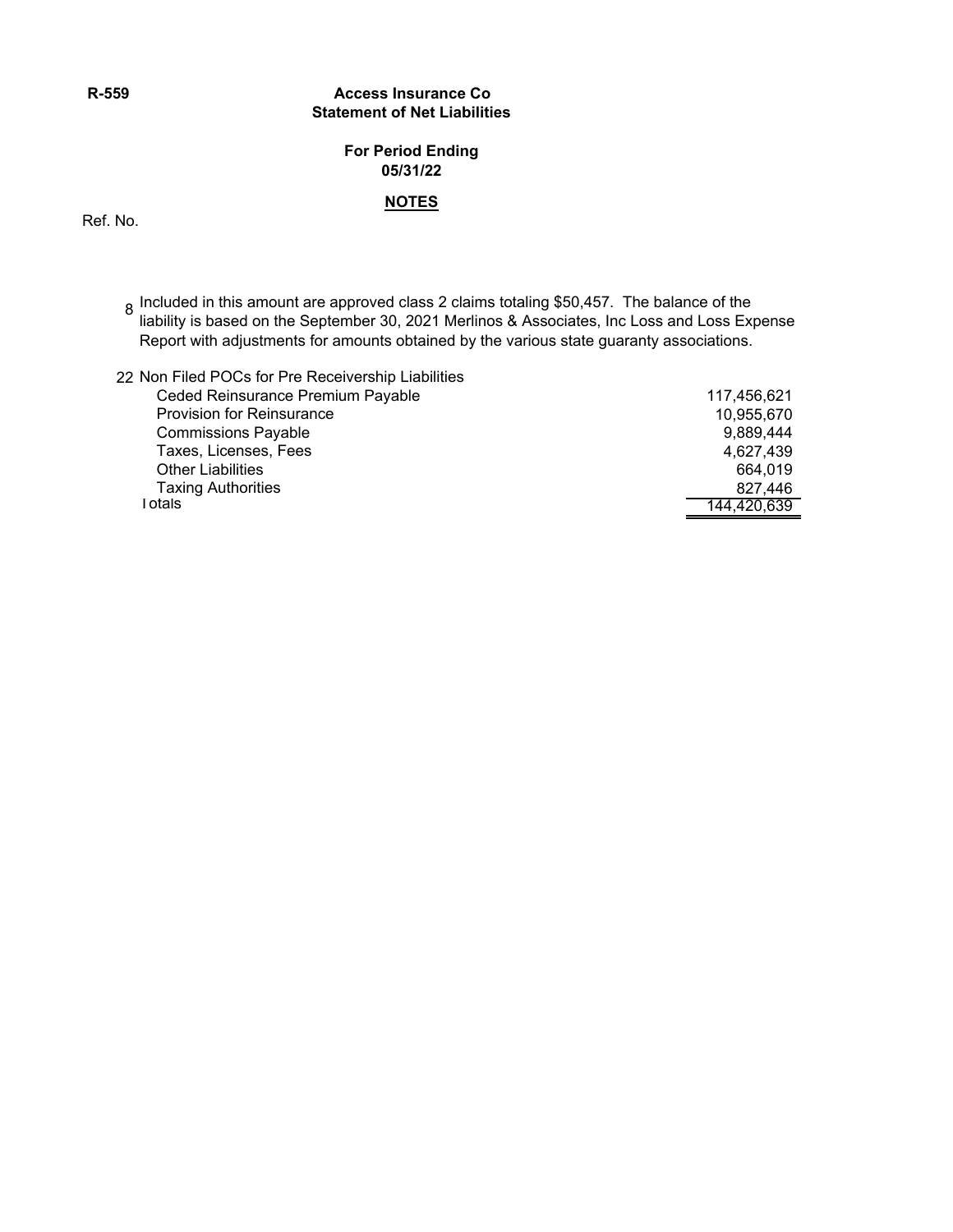#### **R-559 Access Insurance Co Changes in Net Liabilities for the Quarter Ending**

#### **05/31/22**

| Line |                                                                          | 02/28/22        | 05/31/22        | Change          |
|------|--------------------------------------------------------------------------|-----------------|-----------------|-----------------|
|      |                                                                          |                 |                 |                 |
|      | 1 Secured Claims                                                         | $\Omega$        | $\Omega$        | 0               |
|      | 2 APF Loan                                                               | $\Omega$        | $\Omega$        | 0               |
|      | 3 Special Deposit Claims                                                 | $\Omega$        | $\Omega$        | $\Omega$        |
|      | <b>Administrative Claims - Class 1</b>                                   |                 |                 |                 |
|      | 4 Administrative Claims - State/Receiver                                 | $\Omega$        | $\Omega$        | 0               |
|      | Special Deputy Receiver, Subcontractors Fees & Expenses                  | 110,849         | 103,659         | (7, 190)        |
|      | <b>Liquidation Oversight</b>                                             | 6,142           | 7,206           | 1,064           |
|      | Special Master's Fees                                                    | 0               | 549             | 549             |
|      | 5 Administrative Claims - Guaranty Assns                                 | 0               | $\Omega$        | $\Omega$        |
|      | Administrative Expense Paid                                              | 26,789,884      | 26,995,580      | 205,696         |
|      | Administrative Expense Reserves                                          | $\Omega$        |                 | 0               |
|      | <b>6 LAE - Guaranty Assns</b>                                            | $\Omega$        | $\Omega$        | $\mathbf{0}$    |
|      | <b>LAE Paid</b>                                                          | 16,479,177      | 16,880,137      | 400,960         |
|      | <b>LAE Reserves</b>                                                      | 2,114,592       | 1,791,533       | (323,059)       |
|      | <b>Policy Claims - Class 2</b>                                           |                 |                 |                 |
|      | 7 Loss Claims - Guaranty Assns                                           | $\Omega$        | $\Omega$        | $\Omega$        |
|      | Loss Claims Paid                                                         | 71,003,394      | 71,722,094      | 718,700         |
|      | Loss Claims Reserves                                                     | 4,468,710       | 3,718,231       | (750, 479)      |
|      | 8 Loss Claims - Other                                                    | $\mathbf{0}$    | $\Omega$        | 0               |
|      | Other Loss Claims Paid                                                   | $\Omega$        | $\Omega$        | 0               |
|      | <b>Other Loss Claims Reserves</b>                                        | 158,093,081     | 156,028,449     | (2,064,632)     |
|      | 9 LAE - Other                                                            | 0               | 0               | 0               |
|      | 10 Unearned & Advance Premium Claims - GA                                | 19,653,854      | 19,654,499      | 645             |
|      | 11 Unearned & Advance Premium Claims - Other                             |                 | 1,844,786       | 1,844,786       |
|      | <b>Other Liabilities</b>                                                 |                 |                 |                 |
|      | 12 Class 3 Claims                                                        | 0               | 0               | 0               |
|      | 13 Class 4 Claims                                                        | $\Omega$        | $\Omega$        | $\Omega$        |
|      | 14 Class 5 General Unsecured Creditor Claims                             | 44,853,522      | 31,638,045      | (13, 215, 477)  |
|      | 15 Class 5 Reinsurance Related Unsecured Claims                          | 128,412,291     | $\Omega$        | (128, 412, 291) |
|      | 16 Class 6 Claims                                                        | 894,894         | 67,449          | (827,446)       |
|      | 17 Class 7 Claims                                                        | $\Omega$        | $\Omega$        | 0               |
|      | 18 Class 8 Claims                                                        | $\overline{0}$  | $\Omega$        | $\overline{0}$  |
|      | 19 Class 9 Claims                                                        | $\Omega$        | $\Omega$        | 0               |
|      | 20 Class 10 Interest                                                     | $\Omega$        | $\Omega$        | 0               |
|      | 21 Class 11 Claims                                                       | $\Omega$        | $\Omega$        | 0               |
|      | 22 Other Liabilities                                                     | $\Omega$        | $\Omega$        | $\Omega$        |
|      | Funds Held in Trust for Others-Allianz & Partner Re                      | 10,053,439      | 9,920,667       | (132, 772)      |
|      | Funds Held-Premium Collected on Cancelled Policies                       | 271             | 271             |                 |
|      | Non Filed POCs for pre Receivership Liabilities                          |                 | 144,420,639     | 144,420,639     |
|      | <b>Total Liabilities</b>                                                 | 482,934,100     | 484,793,793     | 1,859,693       |
|      |                                                                          |                 |                 |                 |
|      | 23 Total Equity/(Deficit) Excess (Deficiency) of Assets over Liabilities | (229, 616, 344) | (223, 699, 224) | 5,917,120       |
|      |                                                                          |                 |                 |                 |
|      | <b>Total Liabilities &amp; Equity</b>                                    | 253,317,756     | 261,094,569     | 7,776,813       |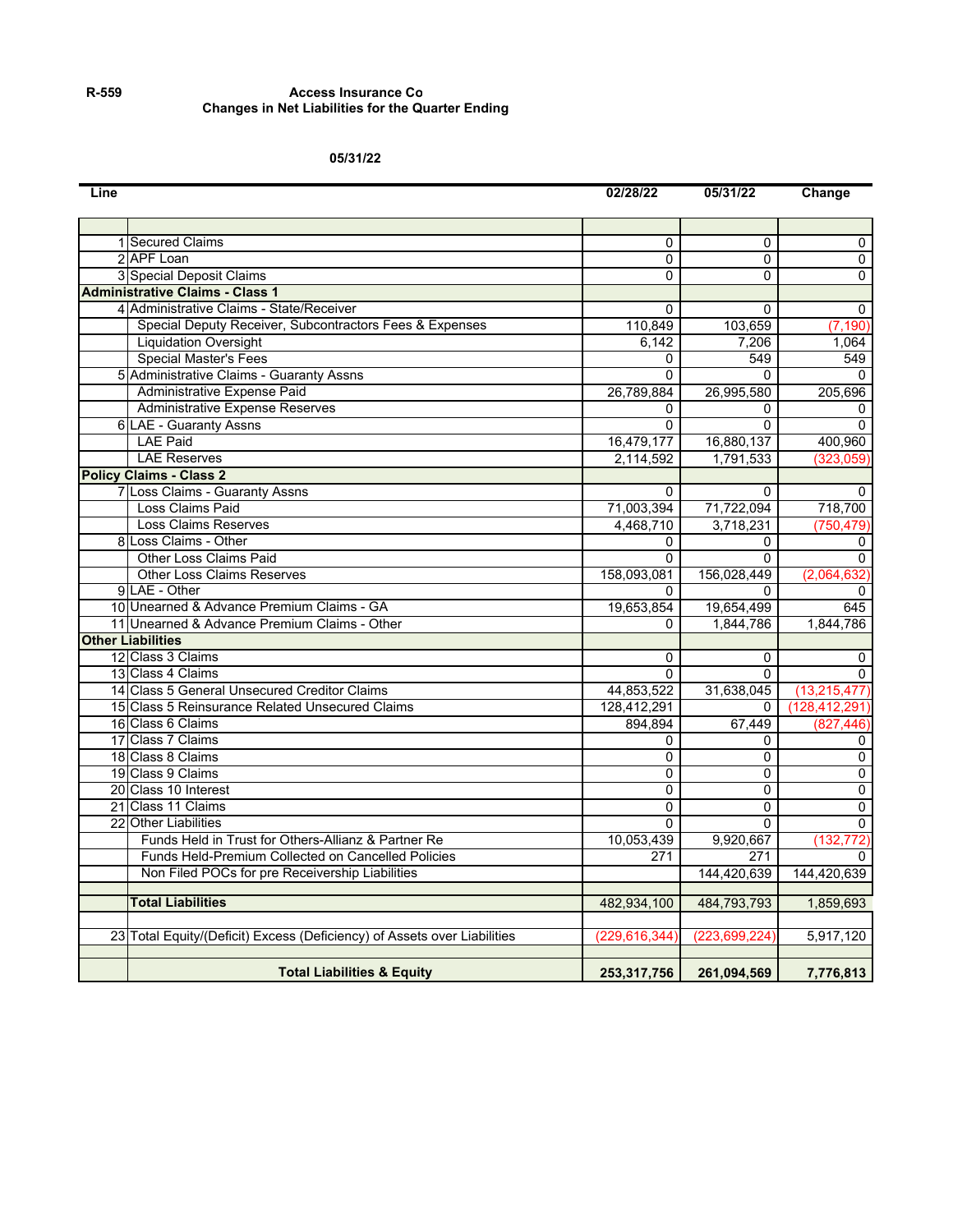#### **R-559 Access Insurance Co Sources & Uses of Cash**

### **For Period Ending 05/31/22**

|               |                                                                                                                                                                                                                                                                                                                                  | <b>Qtr Ending</b><br>May-22                                                          |
|---------------|----------------------------------------------------------------------------------------------------------------------------------------------------------------------------------------------------------------------------------------------------------------------------------------------------------------------------------|--------------------------------------------------------------------------------------|
| <b>Income</b> |                                                                                                                                                                                                                                                                                                                                  |                                                                                      |
|               | <b>Premium Receipts</b><br><b>Agents' Balances Received</b><br><b>Reinsurance Recoveries</b><br>Salvage & Subrogation Recoveries<br><b>Affiliates Recovery</b><br>Settlement/Litigation Recovery<br><b>Other Receipts</b><br>Sale of Real & Personal Property<br><b>Investment Sales/Receipts</b><br><b>Other Asset Receipts</b> | 0<br>0<br>2,377,783<br>6,697<br>0<br>7,000,000<br>22,330<br>0<br>500,000<br>$\Omega$ |
|               | <b>Total Receipts from Assets/Receivables</b>                                                                                                                                                                                                                                                                                    | 9,906,810                                                                            |
|               | Interest & Dividend Receipts, EA Interest<br>Cash Deposit Interest<br><b>Total Cash Receipts</b>                                                                                                                                                                                                                                 | 4,584<br>51,705<br>9,963,099                                                         |
|               |                                                                                                                                                                                                                                                                                                                                  |                                                                                      |
|               | <b>Disbursements</b>                                                                                                                                                                                                                                                                                                             |                                                                                      |
|               | <b>SDR Fees &amp; Expenses</b><br>Subcontractor Legal Fees & Expenses<br>Subcontractor Other Fees & Expenses<br>Non-Subcontractor Fees & Expenses<br><b>Other Expenses</b><br>RLO Fees & Expenses                                                                                                                                | 107,779<br>66,337<br>142,806<br>3,048<br>49,626<br>22,838                            |
|               | <b>Total Disbursements for Operations</b>                                                                                                                                                                                                                                                                                        | 392,434                                                                              |
|               |                                                                                                                                                                                                                                                                                                                                  |                                                                                      |
|               |                                                                                                                                                                                                                                                                                                                                  |                                                                                      |
|               | Loss Claims & LAE Expense Payments<br>Early Access Payments - GA<br>Refunds & Other Distributions                                                                                                                                                                                                                                | 0<br>$\pmb{0}$<br>$\pmb{0}$                                                          |
|               | <b>Total Cash Distributions</b>                                                                                                                                                                                                                                                                                                  | $\overline{0}$                                                                       |
|               |                                                                                                                                                                                                                                                                                                                                  |                                                                                      |
|               | <b>Total Cash Disbursements &amp; Distributions</b><br>Net Increase(Decrease) in Cash                                                                                                                                                                                                                                            | 392,434<br>9,570,665                                                                 |
|               | <b>Cash at Beginning of Period</b>                                                                                                                                                                                                                                                                                               | 52,377,450                                                                           |
|               | <b>Cash at End of Period</b>                                                                                                                                                                                                                                                                                                     | 61,948,115                                                                           |